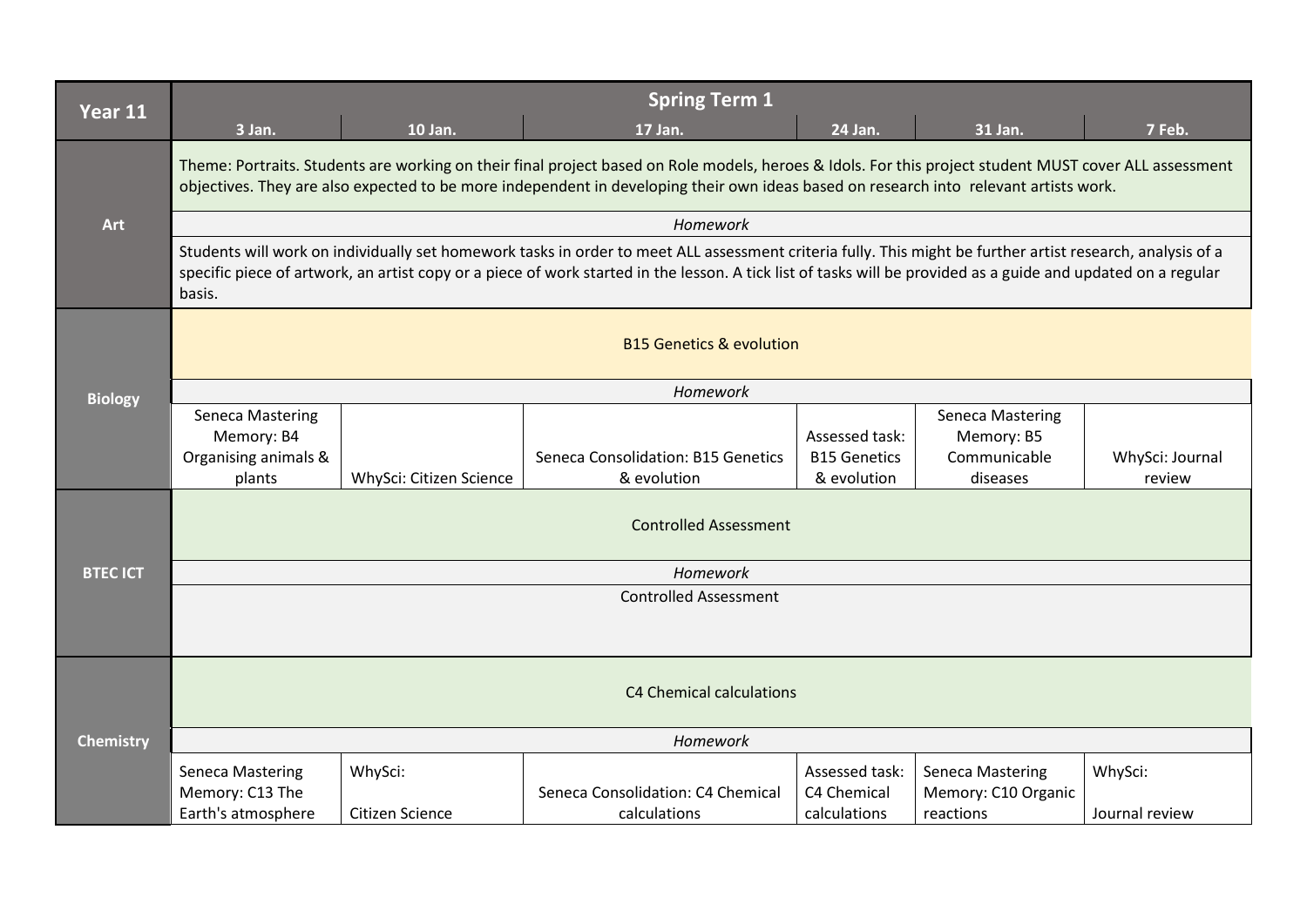|                                    | Health and Well-being for Child Development                                                                                                                     |                  |                                   |                                             |                                                      |                                           |  |  |
|------------------------------------|-----------------------------------------------------------------------------------------------------------------------------------------------------------------|------------------|-----------------------------------|---------------------------------------------|------------------------------------------------------|-------------------------------------------|--|--|
| <b>Child</b><br><b>Development</b> | Homework - exam questions                                                                                                                                       |                  |                                   |                                             |                                                      |                                           |  |  |
|                                    | Completion of non-examined assessment<br>Revision of theory content                                                                                             |                  |                                   |                                             |                                                      |                                           |  |  |
| <b>Computer</b>                    | Unit 7 - Legal, Ethical & Environmental impact<br>Unit 2B - Programming (Procedures and functions, Errors and testing, Classification of programming languages) |                  |                                   |                                             |                                                      |                                           |  |  |
| <b>Science</b>                     |                                                                                                                                                                 |                  | Homework                          |                                             |                                                      |                                           |  |  |
| Programming                        | <b>Revision for mocks</b>                                                                                                                                       | <b>None</b>      | Trace tables Homework exercises 1 | Test & Track -<br>Topic 8:<br>Quizzes 1 - 6 | Trace tables<br>Homework exercises<br>$\overline{2}$ | Test & Track - Topic<br>8: Quizzes 7 - 12 |  |  |
|                                    | <b>Creating Choreography Pieces</b>                                                                                                                             |                  |                                   |                                             |                                                      |                                           |  |  |
| <b>Dance</b>                       | Homework                                                                                                                                                        |                  |                                   |                                             |                                                      |                                           |  |  |
|                                    | Identifying Choreographic Devices                                                                                                                               |                  | Choreography Programme Note       |                                             | Six Mark Choreography Question                       |                                           |  |  |
|                                    | Component 3 - scripted performances. Working collaboratively to prepare their extract for performance as part of their GCSE performance exam.                   |                  |                                   |                                             |                                                      |                                           |  |  |
| <b>Drama</b>                       | Homework                                                                                                                                                        |                  |                                   |                                             |                                                      |                                           |  |  |
|                                    | Students will be expected to learn lines, create ideas and work with their group members to prepare their extract for performance.                              |                  |                                   |                                             |                                                      |                                           |  |  |
| <b>English</b>                     | <b>Macbeth Revision</b>                                                                                                                                         |                  |                                   |                                             |                                                      |                                           |  |  |
|                                    | Homework                                                                                                                                                        |                  |                                   |                                             |                                                      |                                           |  |  |
|                                    | Macbeth research                                                                                                                                                | Macbeth research | Knowledge quiz                    | Macbeth<br>revision                         | Macbeth revision                                     | Macbeth revision                          |  |  |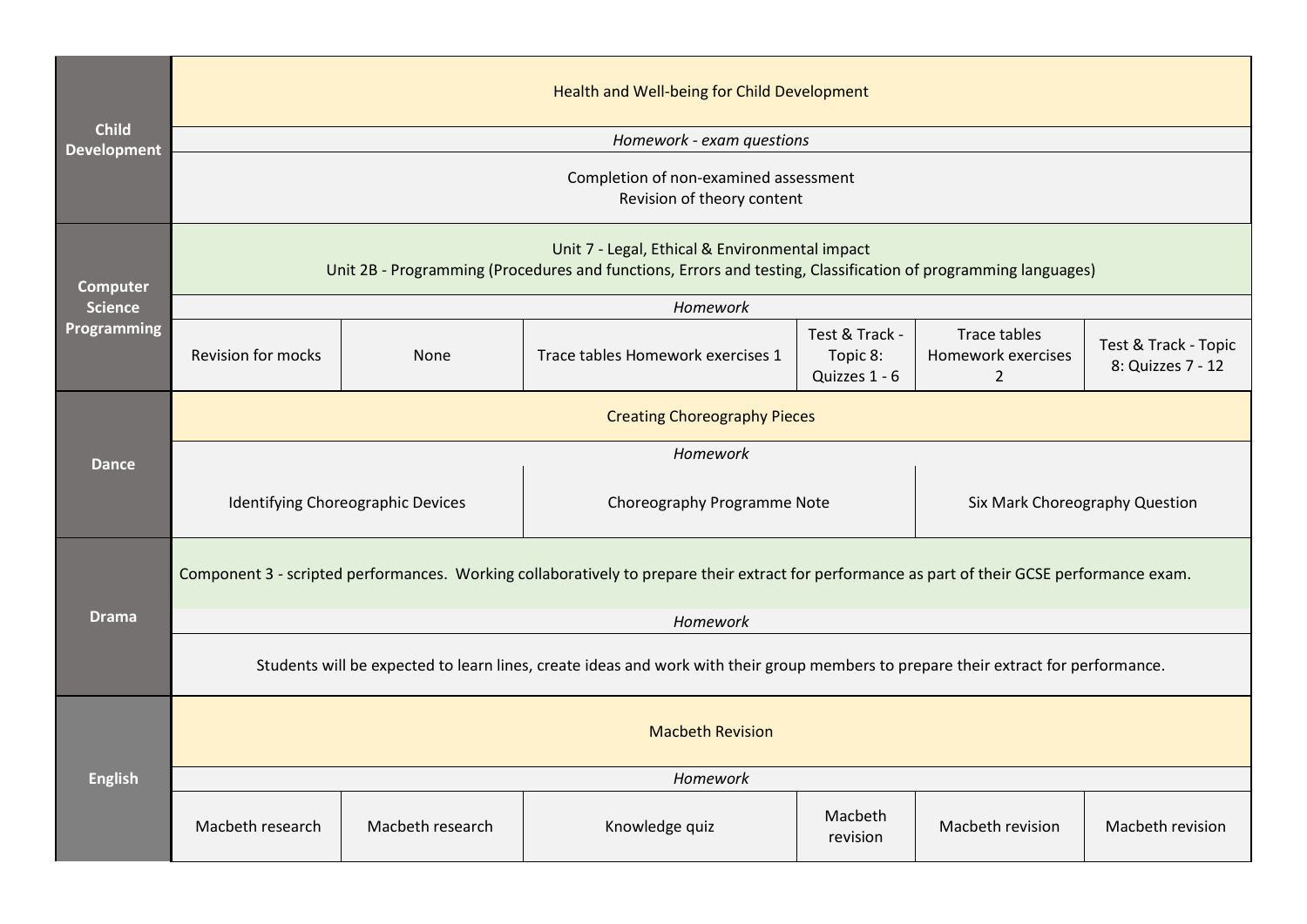|                 | <b>Non-Examined Assessment</b><br>Practical's: Pupils exam work               |                                                         |  |                                                                                    |  |  |
|-----------------|-------------------------------------------------------------------------------|---------------------------------------------------------|--|------------------------------------------------------------------------------------|--|--|
| Food            |                                                                               | Homework                                                |  |                                                                                    |  |  |
|                 | Completion of time plans in preparation for<br>practical assessment           | <b>Revision of Food Science</b>                         |  | <b>Revision of Nutrition</b>                                                       |  |  |
|                 | To discuss social issues and volunteer work / healthy and unhealthy living    |                                                         |  |                                                                                    |  |  |
| French          |                                                                               | Homework                                                |  |                                                                                    |  |  |
|                 | Quizlet practice and Translation                                              | Write answers on healthy and unhealthy lifestyles       |  | Write answers on healthy and unhealthy<br>lifestyles. SENECA and Quizlet homework. |  |  |
|                 | Revision of Living World, followed by Resource Management, followed by Coasts |                                                         |  |                                                                                    |  |  |
| Geography       | Homework                                                                      |                                                         |  |                                                                                    |  |  |
|                 | <b>Assessment Revision</b><br><b>Rivers revision</b>                          |                                                         |  |                                                                                    |  |  |
|                 | Typography: Developing a wide range of final outcomes based on a theme.       |                                                         |  |                                                                                    |  |  |
|                 | Homework                                                                      |                                                         |  |                                                                                    |  |  |
| <b>Graphics</b> | Choice of independent homework tasks                                          | Development of a range of independent homework<br>tasks |  | Development of a range of independent<br>homework tasks                            |  |  |
|                 | Weimar and Nazi Germany: 1918-39                                              |                                                         |  |                                                                                    |  |  |
| <b>History</b>  | Homework                                                                      |                                                         |  |                                                                                    |  |  |
|                 | Revision for assessment                                                       | Revision of Cold War Topic 1                            |  | Revision of Cold War Topic 2                                                       |  |  |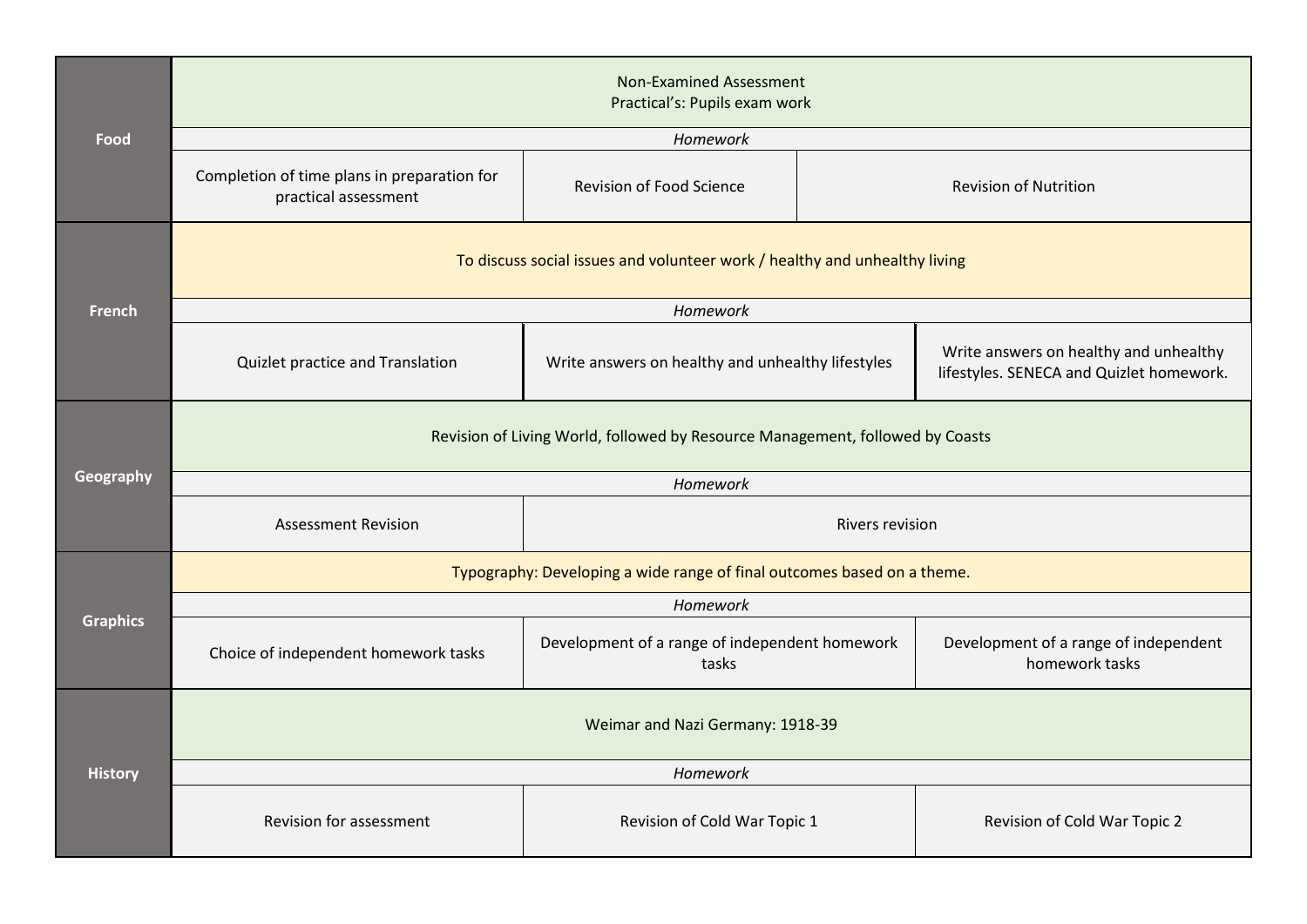| <b>Maths Higher</b>               | Geometry 7 - topics to be covered are proof using vectors and area and perimeter of segments as well as a review of Geometry 1-6.<br>Algebra 9 - topics to be covered are quadratic inequalities and expanding triple brackets as well as a review of Algebra 1-8                                                                                                                                                                                       |                                                                       |                                                         |  |  |  |
|-----------------------------------|---------------------------------------------------------------------------------------------------------------------------------------------------------------------------------------------------------------------------------------------------------------------------------------------------------------------------------------------------------------------------------------------------------------------------------------------------------|-----------------------------------------------------------------------|---------------------------------------------------------|--|--|--|
|                                   | Homework                                                                                                                                                                                                                                                                                                                                                                                                                                                |                                                                       |                                                         |  |  |  |
|                                   | Homework will be used to consolidate learning from lesson, Quiz ReQuiz to check understanding of content covered, centralised mathswatch assignment<br>to track progress and identify areas of weakness and practice GCSE exam papers.                                                                                                                                                                                                                  |                                                                       |                                                         |  |  |  |
| <b>Maths</b>                      | Review of Number 1-4 (all number work from the GCSE specification) Review of Algebra 1-5 (all algebra work from the GCSE specification)                                                                                                                                                                                                                                                                                                                 |                                                                       |                                                         |  |  |  |
| <b>Crossover</b>                  |                                                                                                                                                                                                                                                                                                                                                                                                                                                         | Homework                                                              |                                                         |  |  |  |
|                                   | Homework will be used to consolidate learning from lesson, Quiz ReQuiz to check understanding of content covered, centralised mathswatch assignment<br>to track progress and identify areas of weakness and practice GCSE exam papers.                                                                                                                                                                                                                  |                                                                       |                                                         |  |  |  |
|                                   | Probability & Statistics 3 - topics to be covered are tree diagrams as well as a review of Probability & Statistics 1 & 2.<br>Algebra 5 - topics to be covered are non-linear sequences and equation of a straight line as well as a review of Algebra 1-4.                                                                                                                                                                                             |                                                                       |                                                         |  |  |  |
| <b>Maths</b><br><b>Foundation</b> | Homework                                                                                                                                                                                                                                                                                                                                                                                                                                                |                                                                       |                                                         |  |  |  |
|                                   | Homework will be used to consolidate learning from lesson, Quiz ReQuiz to check understanding of content covered, centralised mathswatch assignment<br>to track progress and identify areas of weakness and practice GCSE exam papers.                                                                                                                                                                                                                  |                                                                       |                                                         |  |  |  |
| <b>Media</b>                      | COMPONENT 2 - Review own progress and development of skills and practices<br>Students must track their progress during this component, reflecting on their development of skills and techniques in workshops through to the<br>application of pre-production, production and post-production processes and practices. Students will use a skills audit to highlight strengths and areas<br>for improvement, which should be used to set future targets. |                                                                       |                                                         |  |  |  |
| <b>Studies</b>                    | Homework                                                                                                                                                                                                                                                                                                                                                                                                                                                |                                                                       |                                                         |  |  |  |
|                                   | Complete the pre-production part of the<br>production log.                                                                                                                                                                                                                                                                                                                                                                                              | Log your clips and complete the production part of<br>production log. | Complete the post-production part of<br>production log. |  |  |  |
|                                   | Students will concentrate on revising the areas of study and practicing aural skills in preparation for the listening paper.                                                                                                                                                                                                                                                                                                                            |                                                                       |                                                         |  |  |  |
| <b>Music</b>                      | Homework                                                                                                                                                                                                                                                                                                                                                                                                                                                |                                                                       |                                                         |  |  |  |
|                                   | Assessment revision                                                                                                                                                                                                                                                                                                                                                                                                                                     | AOS2 and A0S3 Revision                                                | AOS4 and A0S1 Revision                                  |  |  |  |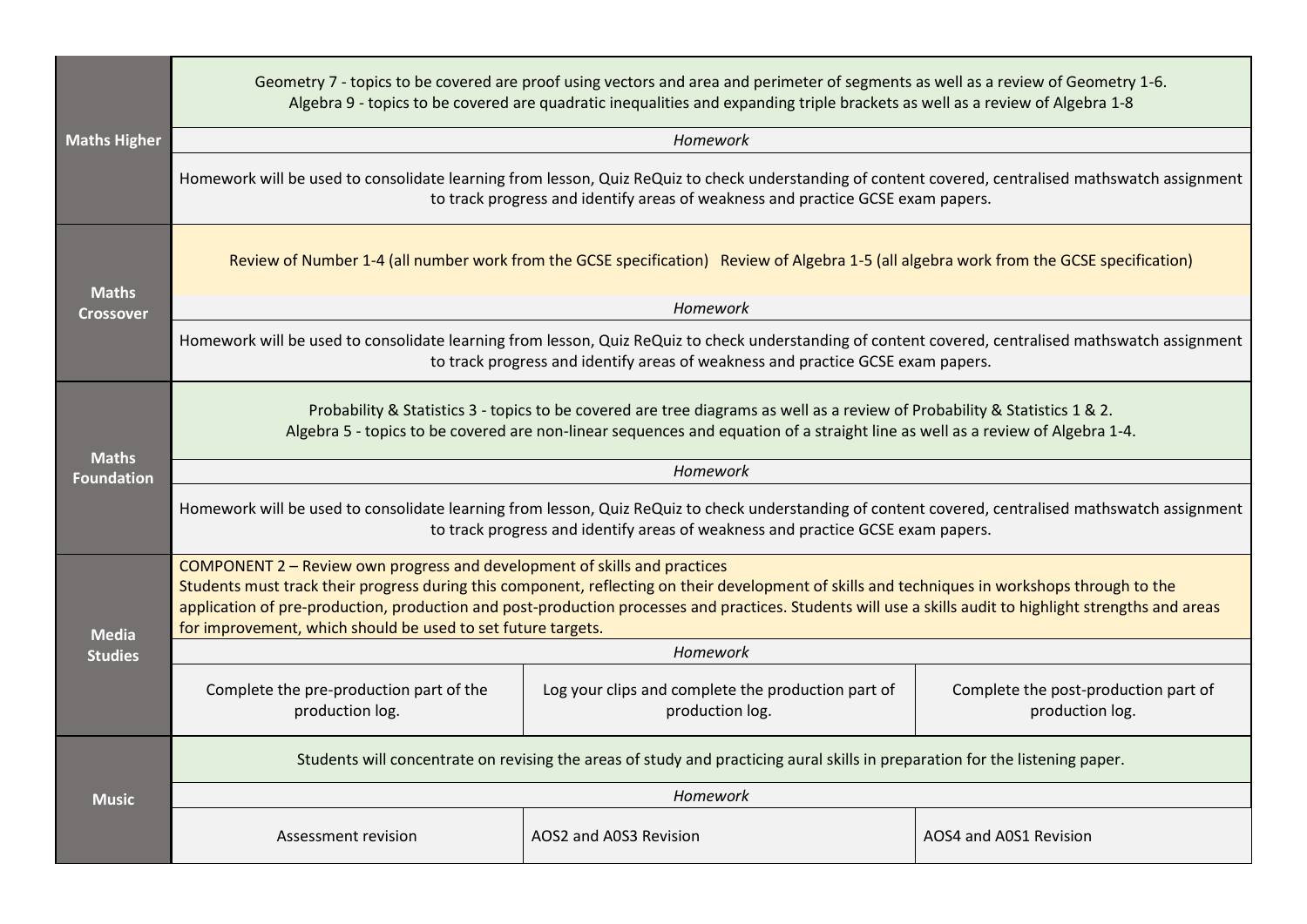| <b>PE - Core</b> | Volleyball, Futsal, OAA, Table Tennis, Weights, Alternate Games |                                     |                                               |                                         |                                                                     |                           |  |  |
|------------------|-----------------------------------------------------------------|-------------------------------------|-----------------------------------------------|-----------------------------------------|---------------------------------------------------------------------|---------------------------|--|--|
|                  |                                                                 |                                     |                                               |                                         |                                                                     |                           |  |  |
|                  | Unit 3 assignment 3 and 4                                       |                                     |                                               |                                         |                                                                     |                           |  |  |
| PE - Qual        |                                                                 | Homework                            |                                               |                                         |                                                                     |                           |  |  |
|                  | Unit 1 Revision                                                 | Tue 11th Jan - Unit 1<br>Mock Paper | Unit 3 Assignment 3 Resubmissions             | Unit 3<br>Assignment 3<br>Resubmissions | Unit 3 Assignment 4                                                 | Unit 3 Assignment 4       |  |  |
|                  |                                                                 | P14 Light                           |                                               |                                         |                                                                     |                           |  |  |
|                  | P15 Electromagnetism                                            |                                     |                                               |                                         |                                                                     |                           |  |  |
| <b>Physics</b>   | <b>Seneca Mastering</b><br>Memory: P4 Electric<br>circuits      | WhySci: Citizen Science             | Seneca Consolidation: P14 Light               | Assessed task:<br>P14 Light             | <b>Seneca Mastering</b><br>Memory: P5<br>Electricity in the<br>home | WhySci: Journal<br>review |  |  |
|                  | <b>NEA</b>                                                      |                                     |                                               |                                         |                                                                     |                           |  |  |
| <b>Product</b>   | Homework                                                        |                                     |                                               |                                         |                                                                     |                           |  |  |
| <b>Design</b>    | Exam questions and revision tasks                               |                                     | Exam questions and revision tasks             |                                         | Exam questions and revision tasks                                   |                           |  |  |
| <b>PSHE</b>      | Start of RSE and self<br>checks                                 | Family Life                         | Children and emotions                         | Pressure to<br>have sex                 | Moving forward                                                      | Contraception             |  |  |
|                  |                                                                 |                                     |                                               |                                         |                                                                     |                           |  |  |
|                  | Religion, human rights and social justice                       |                                     |                                               |                                         |                                                                     |                           |  |  |
| RE/              | Homework                                                        |                                     |                                               |                                         |                                                                     |                           |  |  |
| Philosophy       |                                                                 | Oak National Academy lesson         | 5 mark exam question<br>12 mark exam question |                                         |                                                                     |                           |  |  |